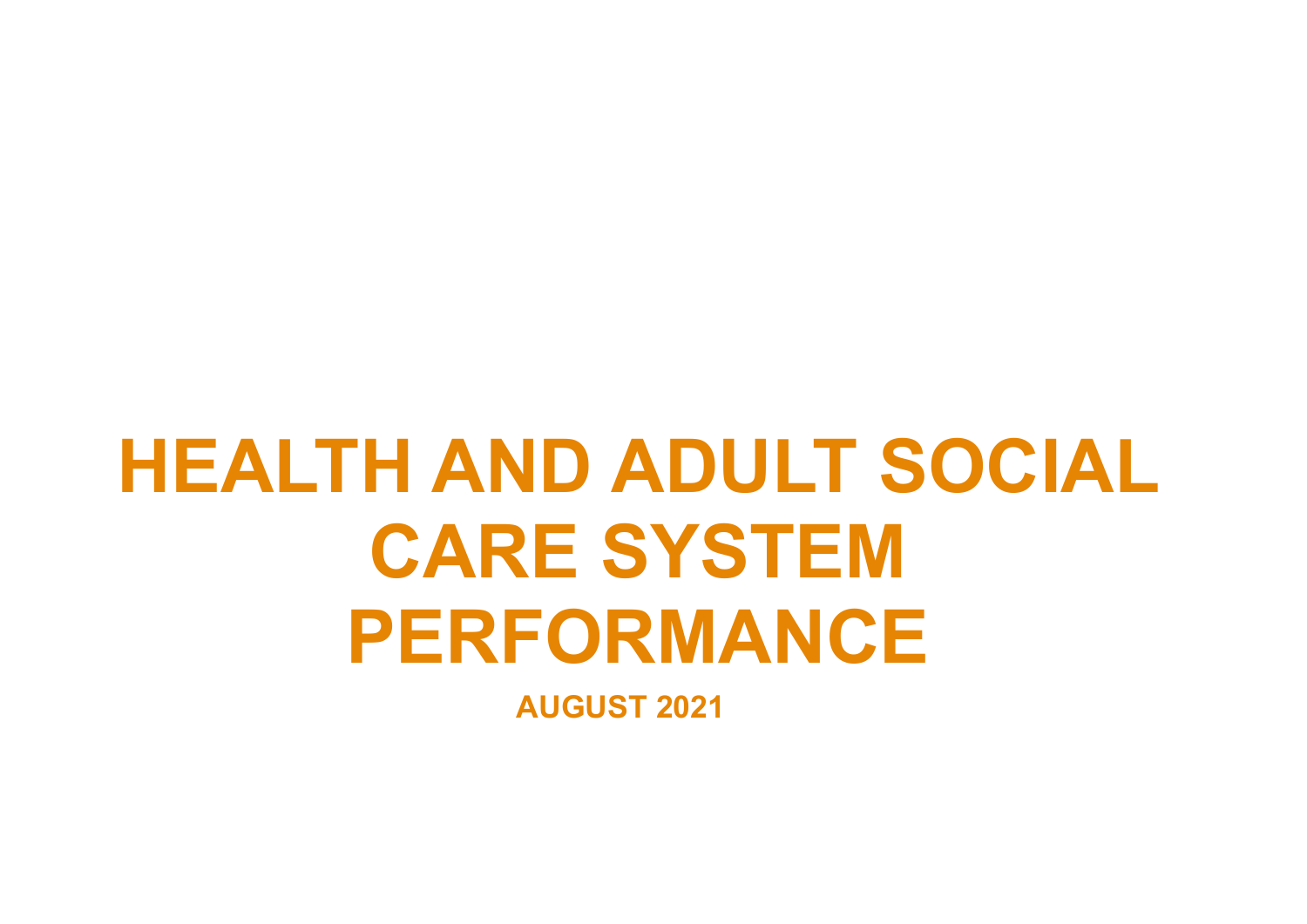## **1. INTRODUCTION**

The purpose of this report is to inform members of the latest performance against a number of key indicators that provide a view of how care is being delivered to the people of Plymouth in light of the COVID-19 emergency. The pandemic has had an impact on how performance is reported and this has limited the ability to provide benchmarking information like we have done so previously.

The indicators in this report are;

- Care setting outbreaks
- Residential and Nursing Care
- **Community Based Care**
- Reablement
- Adult Safeguarding
- Admission Avoidance
- Ambulance handovers
- Hospital Flow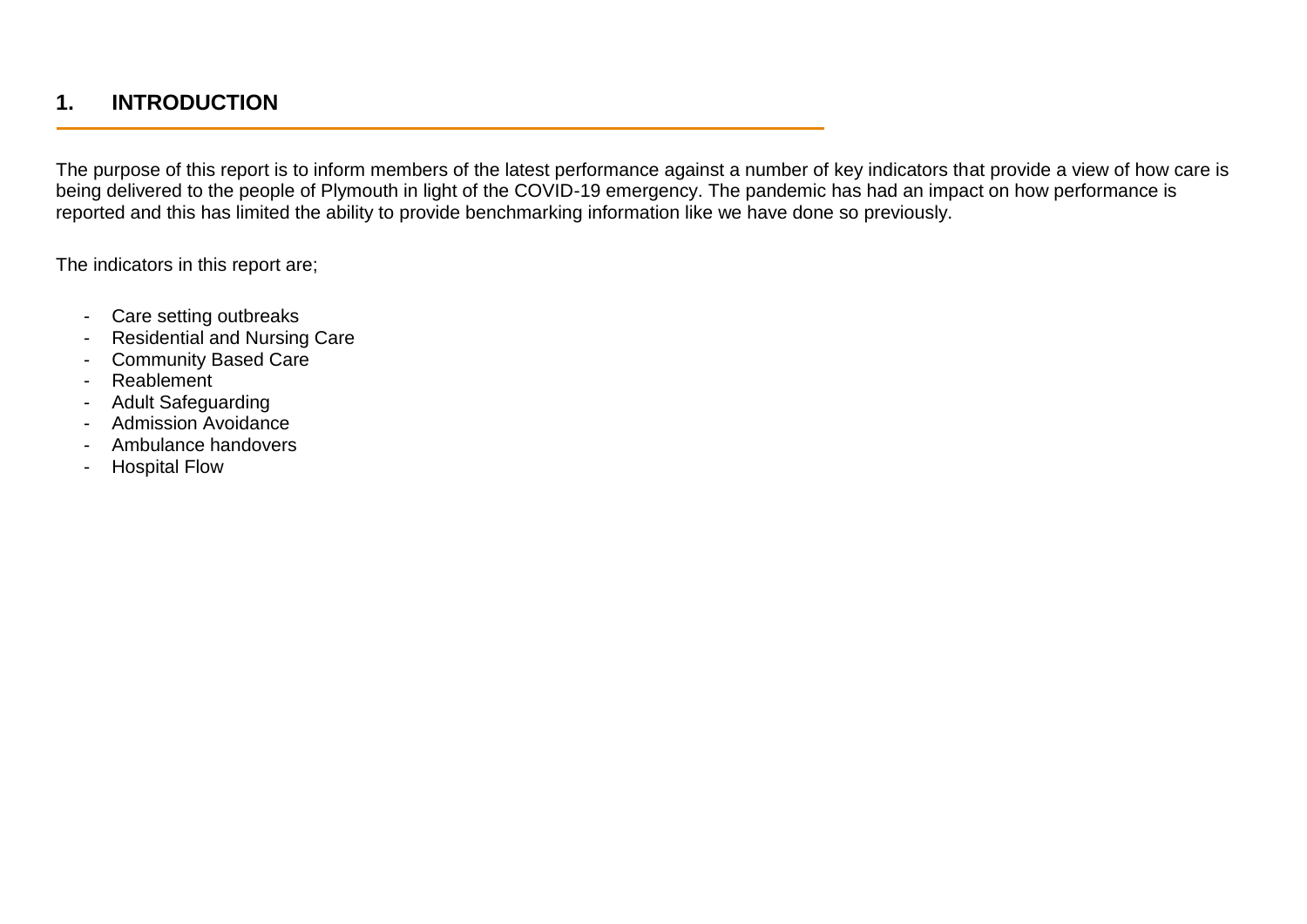#### **Performance Indicators**

|                                        | ™hu           | <b>Wed</b> | Fri 3 Sep | Mon 6 Sep | <b>Wed 8 Sep</b> | Thu 9 Sep           | $ri$ 10 Sep<br><b>Call</b> | ∡rend ≀ |
|----------------------------------------|---------------|------------|-----------|-----------|------------------|---------------------|----------------------------|---------|
| Care settings with confirmed outbreaks | <u>_</u>      |            | 26        | -         | <u>__</u>        | $\sim$ $\sim$<br>zv | _                          |         |
| Care settings with one confirmed case  | ∽<br><u>_</u> | . .<br>∸∸  | ~<br>--   | 10        |                  |                     |                            |         |



#### **Performance Insights**

The number of outbreaks within care settings is 24 on 10 September. In addition to this there are a further 16 settings with at least one suspected positive case.

16 of the outbreaks are within care homes for older people (aged 65+), two care homes for younger people (18-64) and the remaining six spread across Supported Living, Domiciliary Care and Day care.

Our care settings support some of our most vulnerable residents and unfortunately during the pandemic a number of these had outbreaks. With partners, the Council provided 'wrap around' support in a coordinated way that ensured residents, care home management and staff are assisted during an outbreak. We have provided access to information on best practice, and supported through weekly bulletins and monthly webinars to ensure that our providers have access to the most up to date guidance.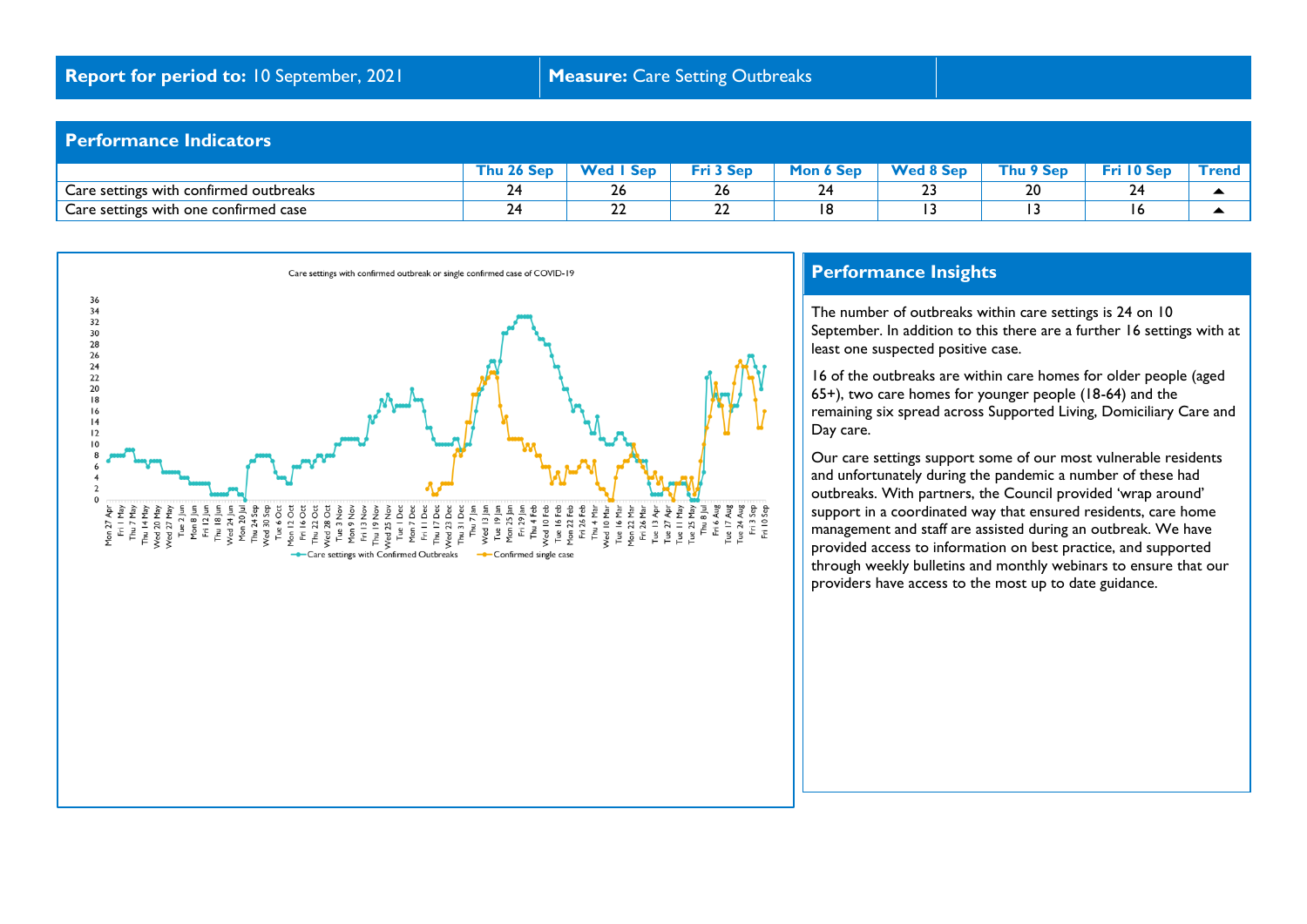#### **Performance Indicators**

|                                                             | <b>February</b> | <b>March</b> | April       | <b>May</b>   | <b>June</b>  | <b>July</b>  | <b>August</b> | <b>Trend</b> |
|-------------------------------------------------------------|-----------------|--------------|-------------|--------------|--------------|--------------|---------------|--------------|
| Long term admissions to Residential or Nursing Care (18-64) |                 |              |             |              |              |              |               |              |
| Long term admissions to Residential or Nursing Care (65+)   | 22              | 18           | 23          | 25           |              |              | 20            |              |
|                                                             | Otr.3 19/20     | Otr. 4 19/20 | Otr.   20/2 | Otr. 2 20/21 | Otr. 3 20/21 | Otr. 4 20/21 | Otr.   21/22  |              |
| Numbers in Residential Care/ Nursing Care 18-64             | 212             | 204          | <b>201</b>  | 197          | 190          | 186          | 187           |              |
| Numbers in Residential Care/ Nursing Care 65+               | 89              | 882          | 853         | 848          | 864          | 864          | 869           |              |



#### **Performance Insights**

In 2020/21, the number of admissions to residential/nursing care of people aged 65 and over remained relatively static when compared to 2019/20. Last year there were 239 long term admissions, compared to 253 in the previous year. The number has however been on an increasing trend since the beginning of 2021/22 when compared with 2020/21; between 1 April and 30 June 2021 there have been 62 admissions, although there was a small decline in numbers in June (15 compared to 24 in May).

This year we have recorded an increase in the number of long term admissions of those aged 18 to 64, between April 2021 and August 2021 there have been six admissions, compared to 11 over the same period in 2020/21.

Overall, numbers of people in care home settings remains static, and in line with national COVID-19 Discharge guidance a number of people will be in receipt of care within homes but currently funded by the NHS. These will not be included in these figures but are being monitored.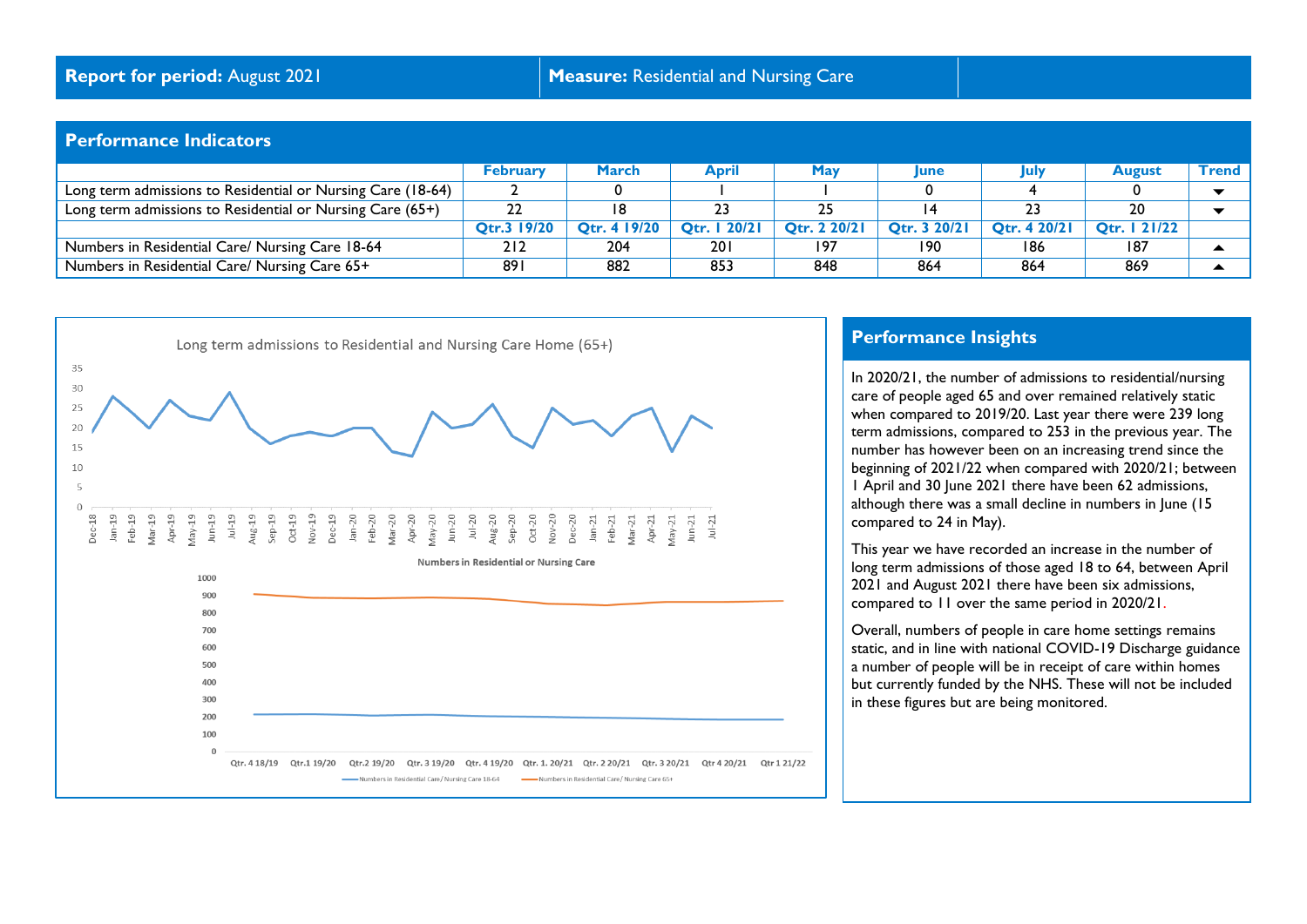#### **Performance Indicators**

|                                                    | ∩fr  | 19/20<br>$\mathbf{O}$ tr | Otr. | רוחר<br>Otr. | 20/2<br>$Q_{\text{tr}}$ | l 2012<br>ntr ( | רמות<br>ntr: | $\tau$ rend |
|----------------------------------------------------|------|--------------------------|------|--------------|-------------------------|-----------------|--------------|-------------|
| Numbers in receipt of Community Based Care (18-64) | 1370 | 385                      | 379  | 1372         | 390                     |                 | 418          |             |
| Numbers in receipt of Community Based Care (65+)   | 1275 | 276                      | 1298 | 308          | 349                     | 344             | 1273         |             |



#### **Performance Insights**

As complexity and need increases, ensuring that demand on services is well managed is a key priority for Adult Social

An approach which includes a strengthened gateway to care with direct links to the community and voluntary sector, Wellbeing Hubs and access to Healthcare has delivered a more integrated model of care. Improved access to advice and information along with timely access to a reablement approach will enable more people to live fully independent lives in their communities without the reliance on long

During quarter one of 2020/21 there were 2,691 individuals who accessed community based care, this is lower than Q4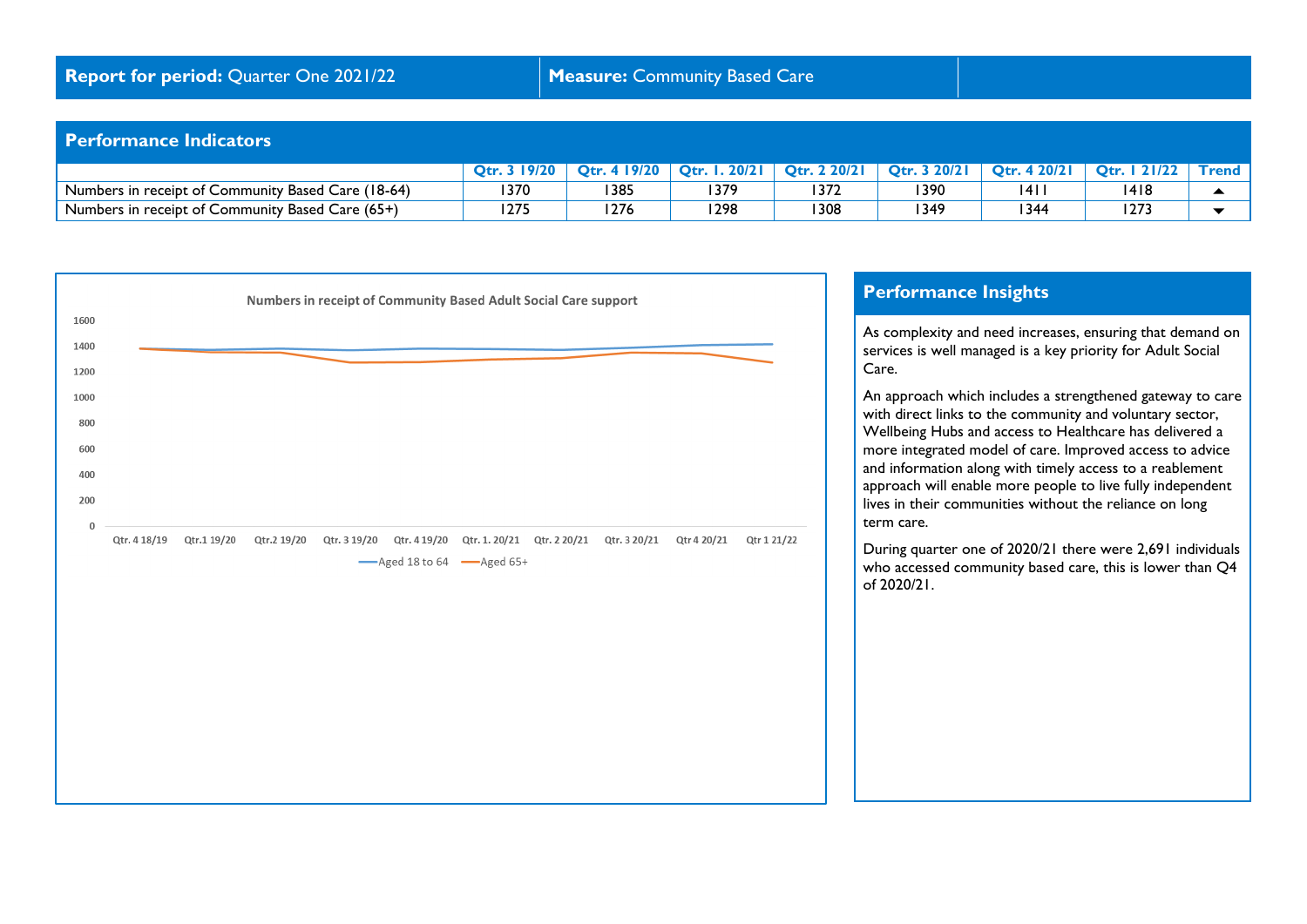

The Independence at Home service monitors its activity and outcomes on a weekly basis and presented here is a monthly breakdown of outcomes to reablement.

Due to current system pressure less individuals leaving hospital have access to reablement due to staffing shortages. Proactive work is underway in partnership with Livewell South West so that capacity can increase before winter.

Between April the end of August 2021 445 outcomes to reablement have been recorded. On average 56% of these cases the individual in receipt of the reablement has left the service fully independent requiring no further service.

Of those individuals who go on to require long term care, the majority go on to a package that is at a lower cost to any previous package received. On average each month this year 13% of all outcomes will be a package of Domiciliary Care that is at a lower weekly cost.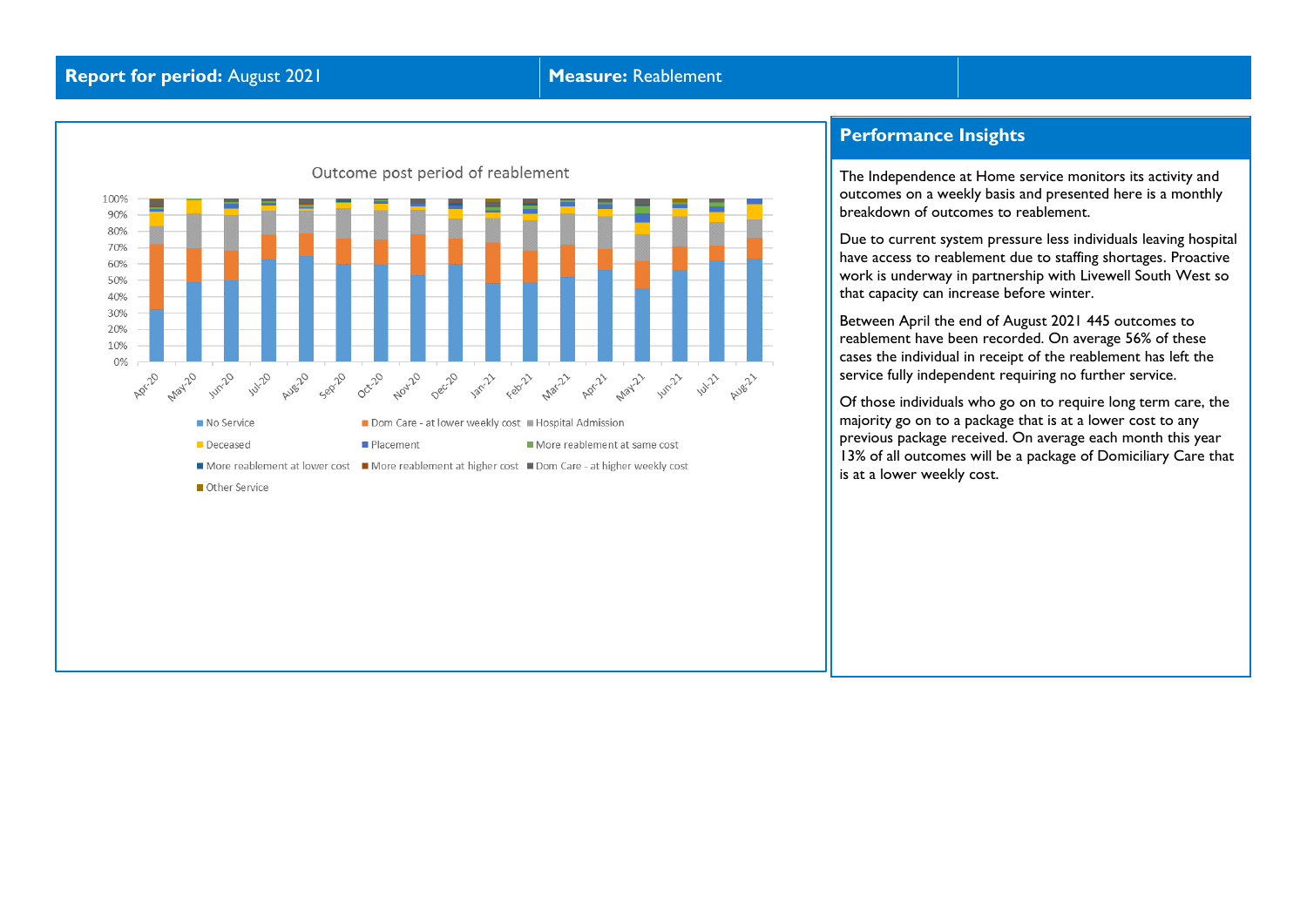



Making Safeguarding Personal (MSP) is a person-centred outcome focus to safeguarding work that aims to support people to improve or resolve their circumstances. This is an indication of how well we are meeting the person's desired outcome, but not necessarily a measure of the degree to which they have been safeguarded.

Between 1 April and 30 June 2021, 201 individuals were the subject of a completed safeguarding enquiry, 148 of whom expressed a desired outcome at the start of the enquiry (73.6% compared to 70.3% in quarter four). The proportion of people not asked about their preferred outcome decreased to 18.4% (23.4% in quarter four). This improvement follows discussions with the provider and further improvement is expected. The percentage of enquiries with outcomes that have been either fully or partially achieved increased in quarter one to 95.3% (141), while those fully achieved decreased slightly to 62.8% (93), compared to 64.6% in quarter four. This continues a declining trend in the percentage of outcomes fully achieved.

Safeguarding activity, performance and outcomes are monitored on a quarterly basis by the Safeguarding Assurance meetings and the Adult Safeguarding Board.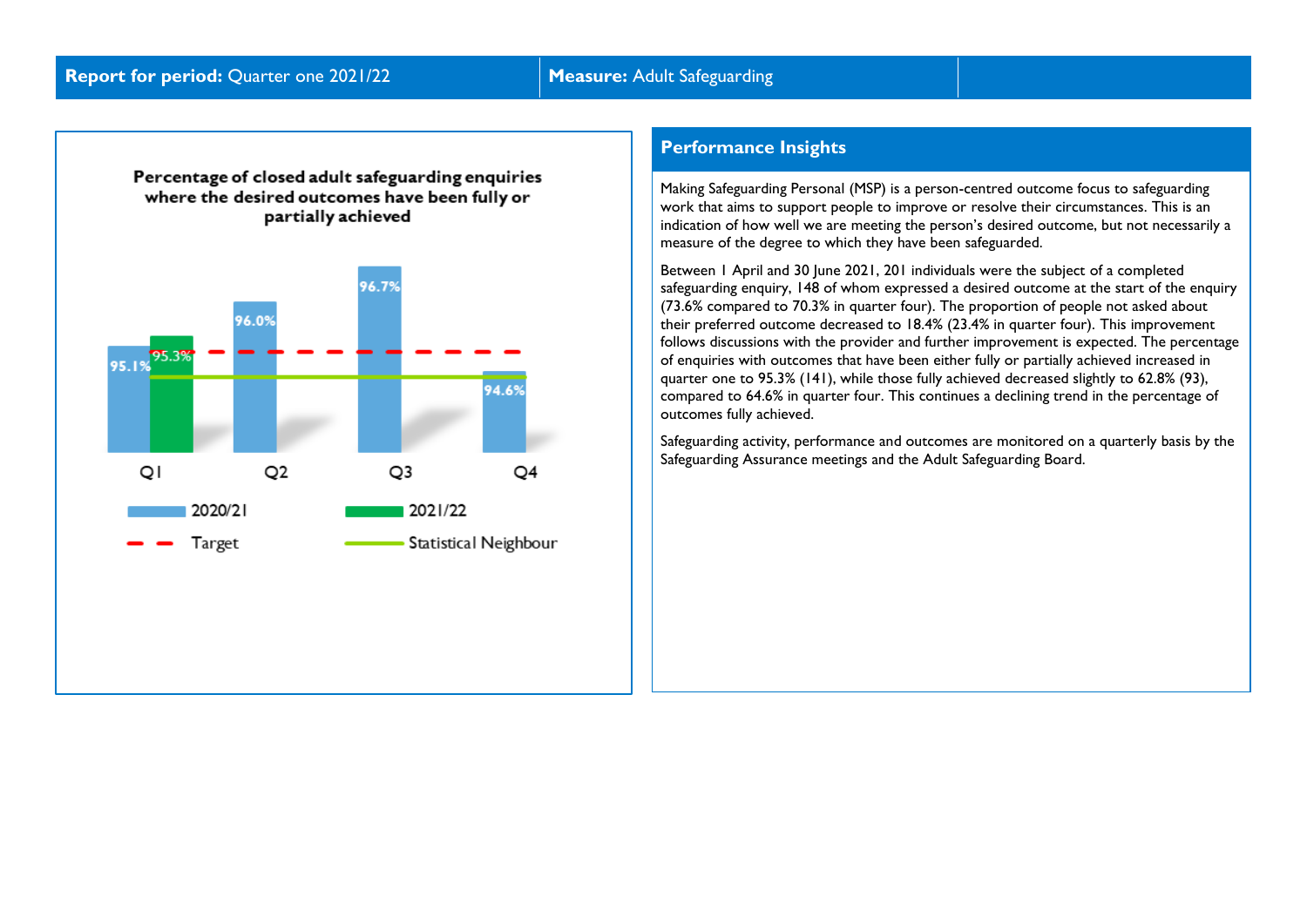

**Community Crisis Response Team (CCRT) Case load**: the average daily caseload fell below target in July. Looking to change this measure to number focus on number of referrals as this might be a better measure of demand. As part of the system pressure recovery work for Plymouth there is targeted work underway with SWAST (Ambulance Service) and Primary Care (GP's) to increase the utilisation of the Community Crisis Support offer and thus reduce the number of attendances at the Emergency Department(ED)

**Type 3 (Minor Injuries Unit (MIU)/Urgent Treatment Centre (UTC)) attendances:** The number across the Cumberland Centre, Kingsbridge and Tavistock fell during July. However it should be noted that all sites experienced periods of closure with Kingsbridge closed for 5% of the time, Cumberland closed for 25% of the time and Tavistock closed for 46.8% of the time, this was due to staffing shortages and high levels of demand. The Hospital is working to develop a sustainable staffing model to reduce the number of closures across these sites to reduce the number of ED attendances.

**Acute Assessment Unit (AAU) ambulatory and frailty:** Average daily transfers to AAU ambulatory fell slightly in July but the overall trend is an upward one. Transfers to AAU frailty remain very low but the Hospital has a detailed improvement plan which focusses on increasing access to alternative entrance points to the Hospital rather than ED.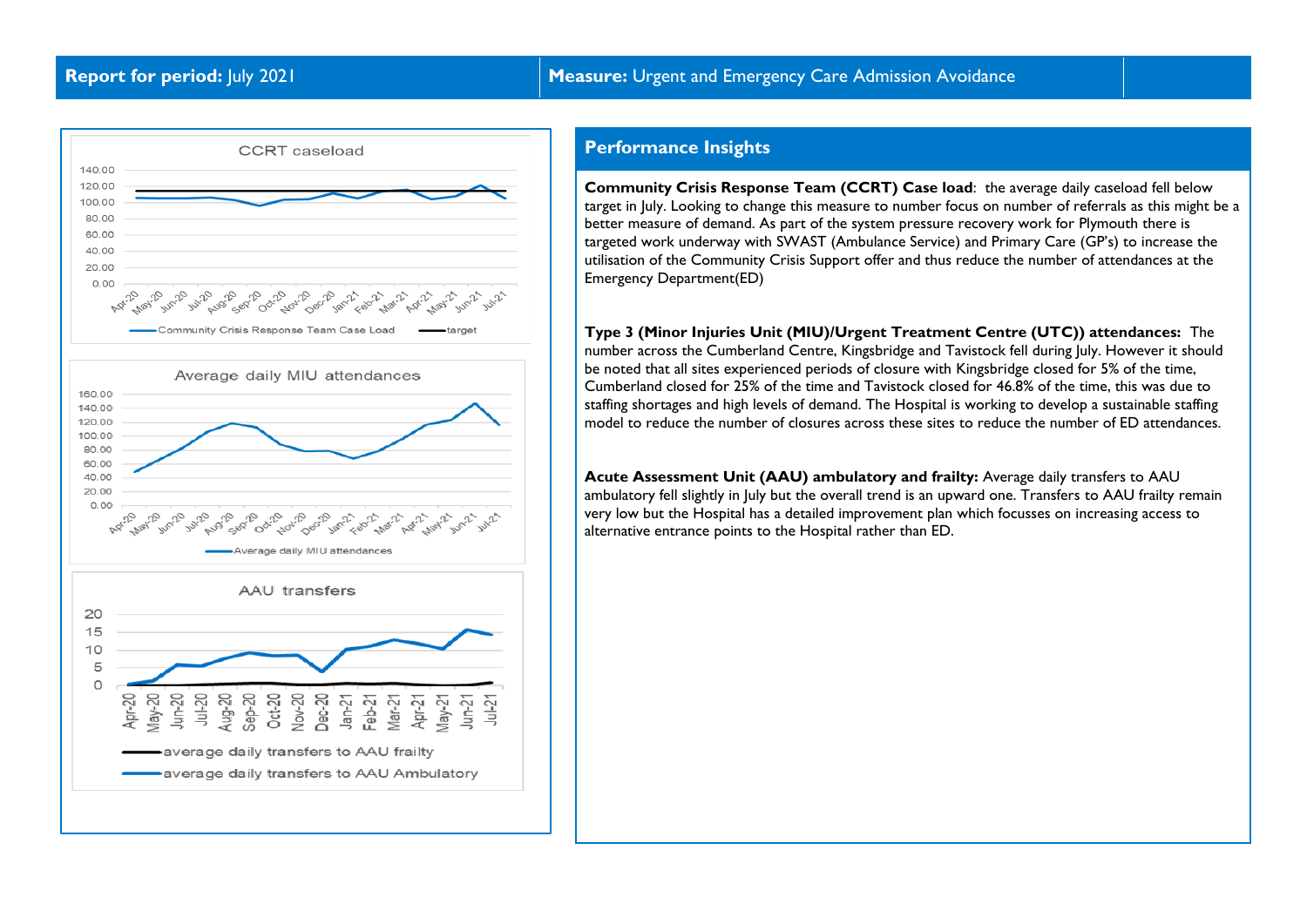

The average daily number of ambulance handovers fell slightly during July. However the number of the ambulance time lost due to delays over 15 minutes / time lost increased significantly. Flow through the hospital and availability of beds has impacted on this.

The Hospital is working closely with NHSE/I and the CCG on work to improve ambulance transfers